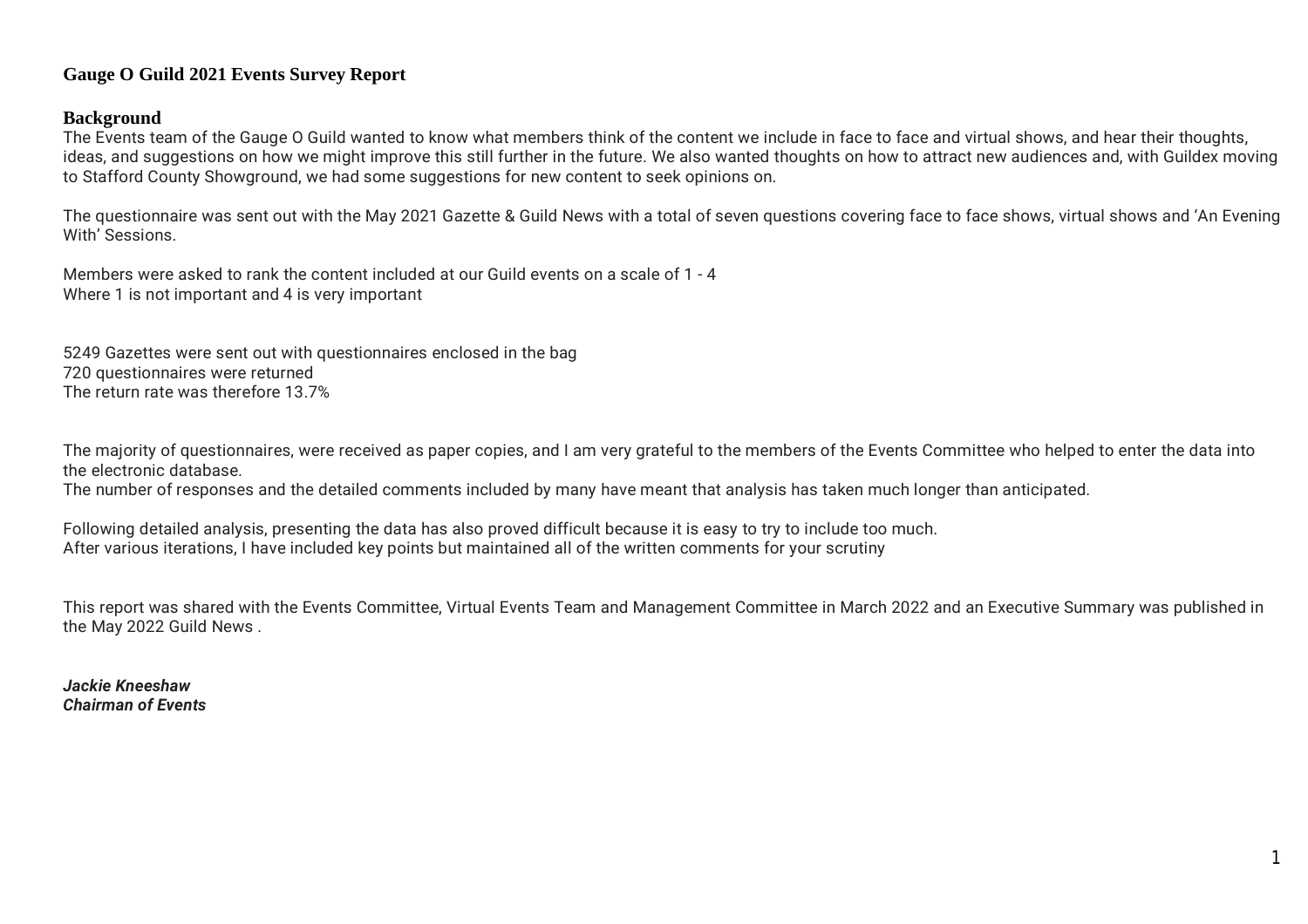Question One: General Information

**Q1a] Please select which FACE-TO-FACE EVENTS you have attended and the last year that you attended each of them.** 



| Year    | 2020 | 2019 | 2018           | 2017 | <b>Pre-2017</b> | Not attended |
|---------|------|------|----------------|------|-----------------|--------------|
| Spring  | 107  | 113  | 64             | 51   | 102             | $-17$        |
| Summer  | ັບ   | 146  | 6 <sub>1</sub> | 42   | 50              | 214          |
| Guildex | 29   | 381  | 145            | 101  | 150             | 89           |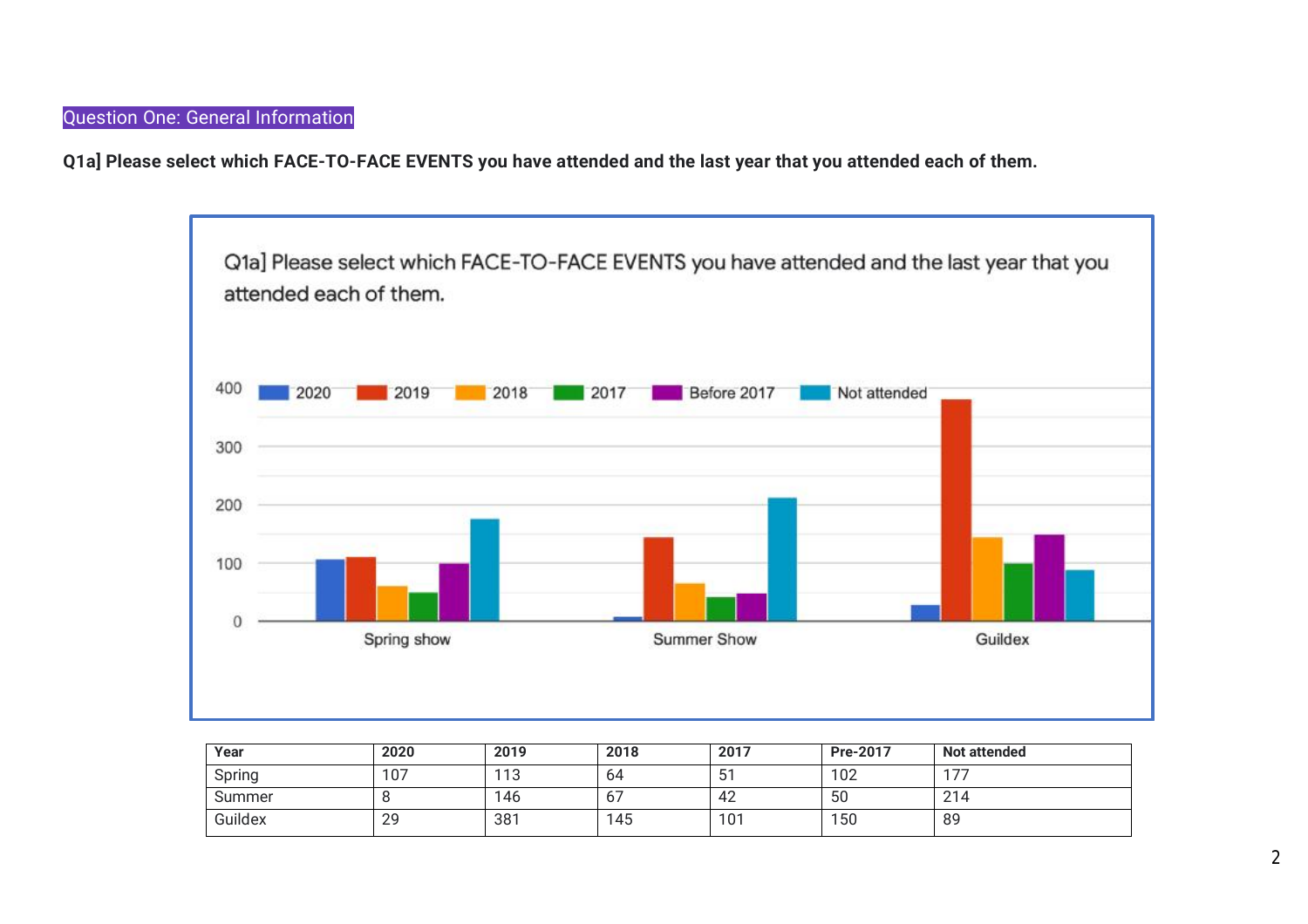If you have not attended any of these events - please tell us why you chose not to or, were unable to attend?

(326 responses)

**Common themes:** 

Time & distance

The most common theme about why respondents have not attended one or more shows is distance from home, especially for one day shows. Distance can mean that accommodation is required which adds expense. The journey especially on public transport may not be easy and takes too long Some people prefer more local shows especially if they have funding issues

Living overseas.

Several respondents live overseas which is the reason they have not attended one or more of the Guild shows

Inability to attend Others have medical reasons or feel they are too old to travel. Some respondents state that they cannot attend due to work or family commitments

Preference

Some do not find the shows add anything to their modelling. Some say one show a year is enough

Several are new to O gauge and new to the Guild and have not had a chance to attend yet

There are a few individual responses which do not fit into a particular theme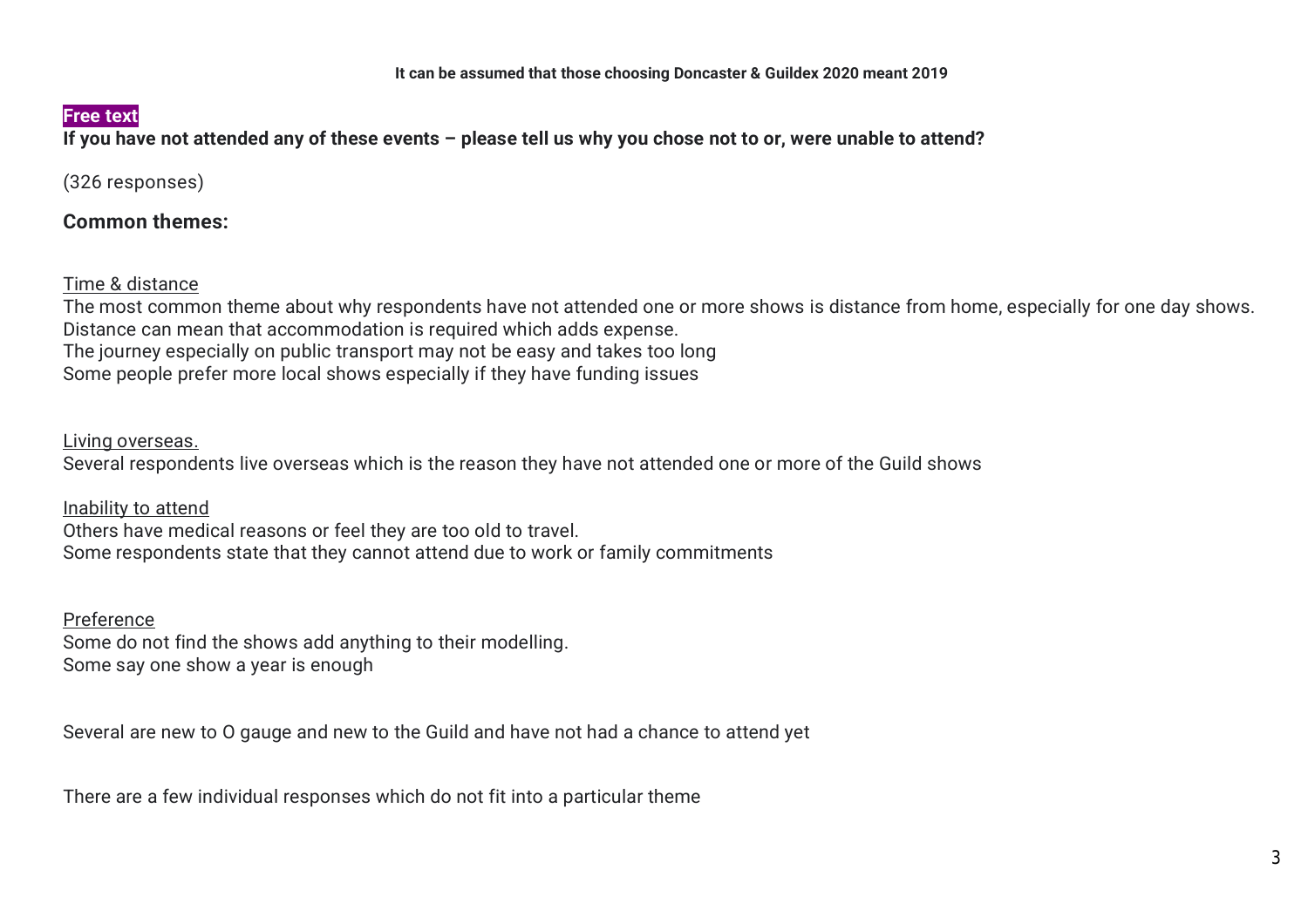Q1b] have you attended any of the virtual events organised by the Guild? If so, tick all of those you have attended

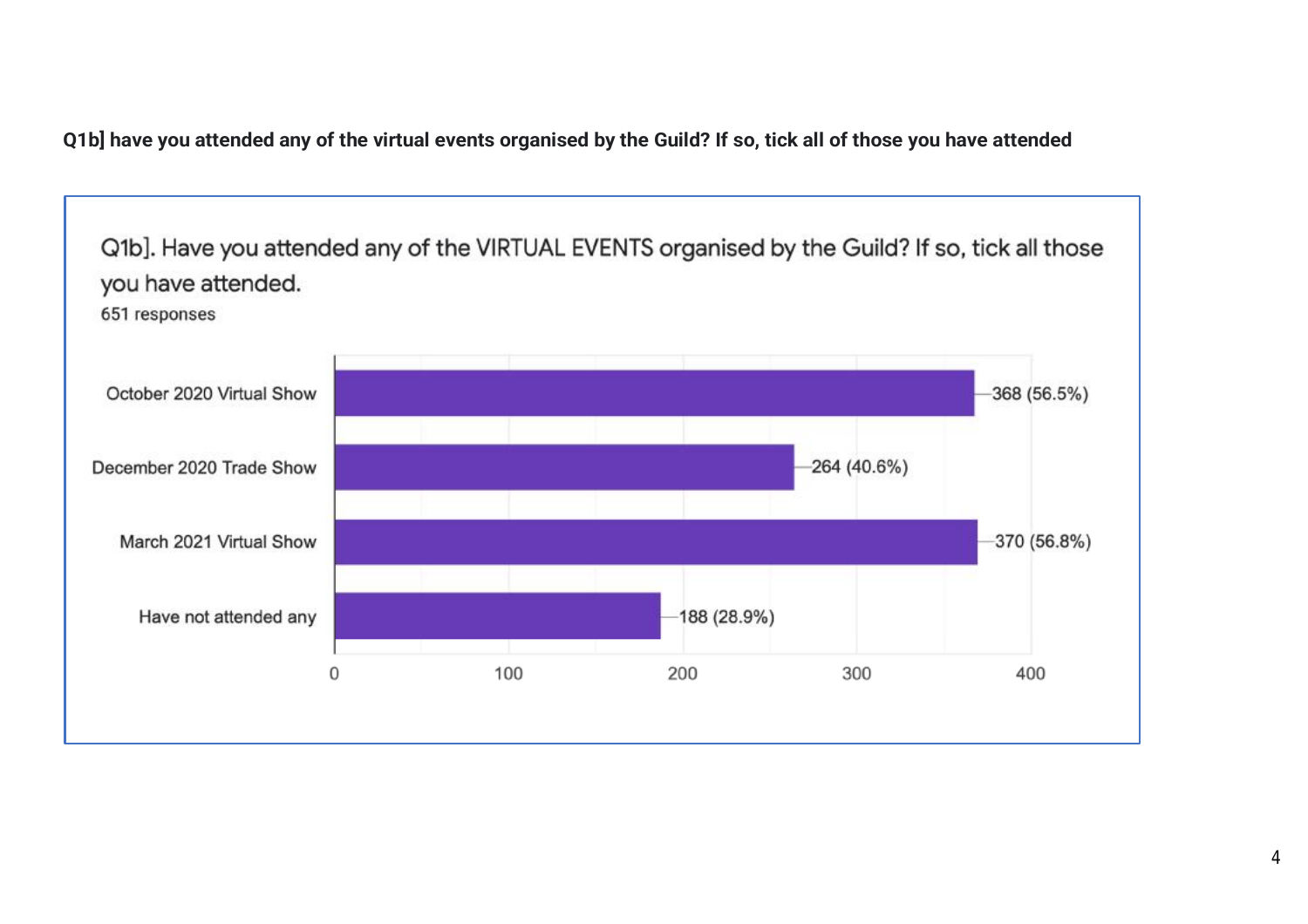If you have not attended any of these virtual events - please tell us why you chose not to or, were unable to attend?

# **(302 responses)**

## **Common themes:**

There were three key themes.

Lack of technology No computer, No internet, Lack of ability, Do not understand Zoom, Not enough broadband width Could not make the link work Not comfortable with technology No microphone on my PC No camera on my PC

Lack of interest Much prefer to attend face to face shows and interact with traders, layout operators, demonstrators Didn't like the topic Didn't need to buy anything Not appealing Impersonal

Could not attend Did not realise they were happening Lack of time / other commitments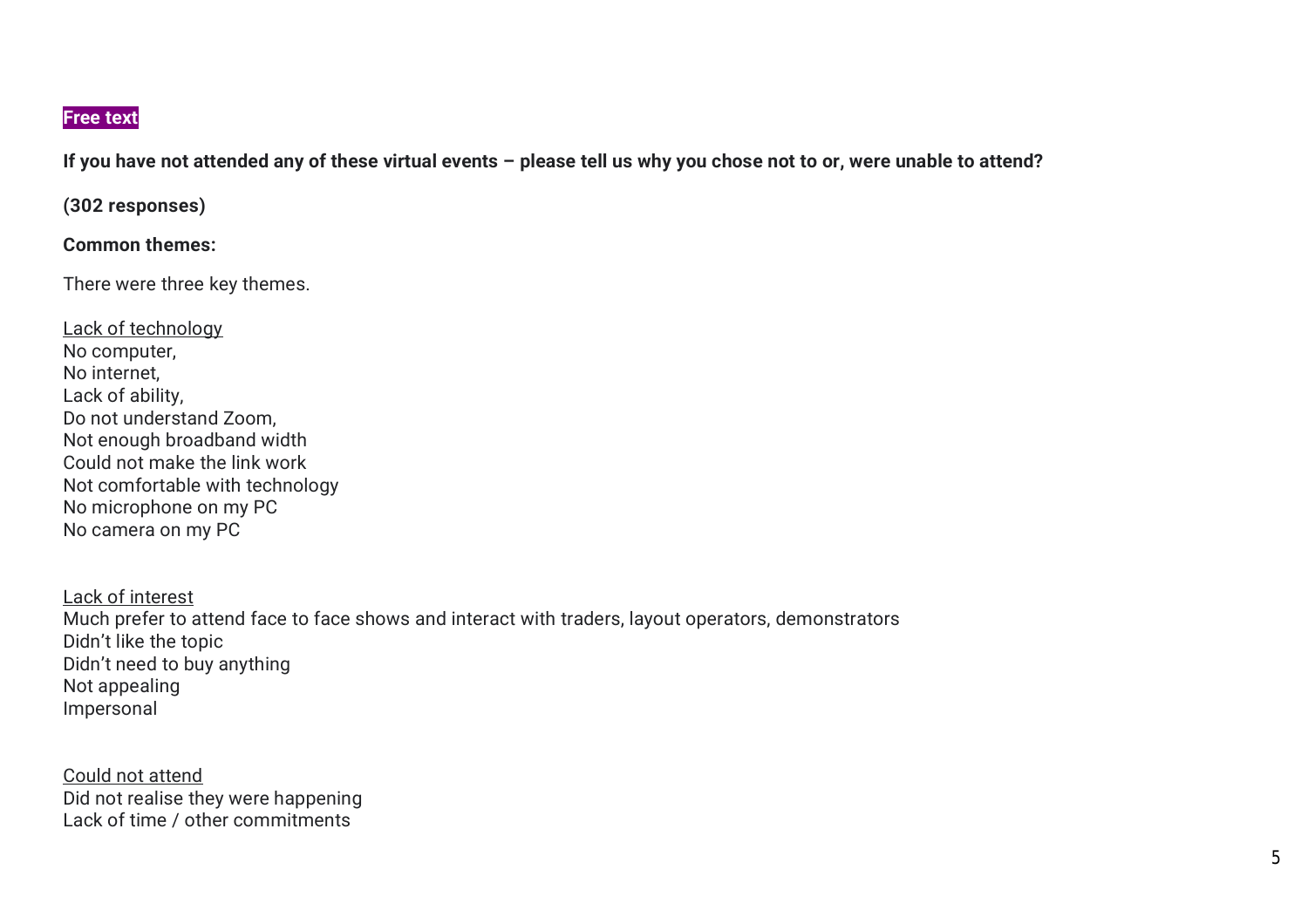Not organised / missed that they were on or forgot Too many zooms Prefer to watch the videos at a time I choose

Question Two: Face-to-Face Events - Existing Content

Spring show



Top six most important: traders; layouts; geographical location; bring & buy; bring your own lunch area; restaurant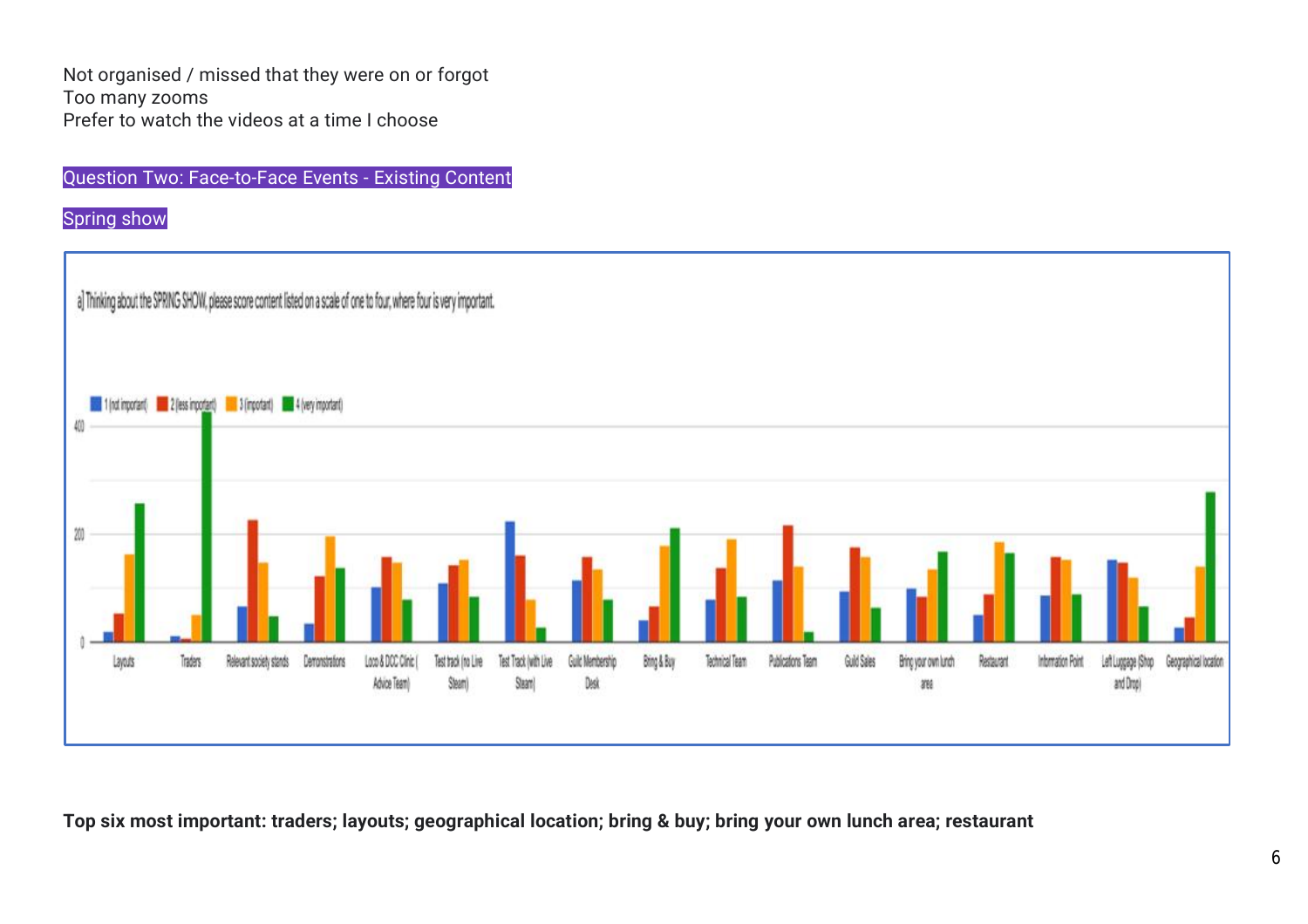

# Summer show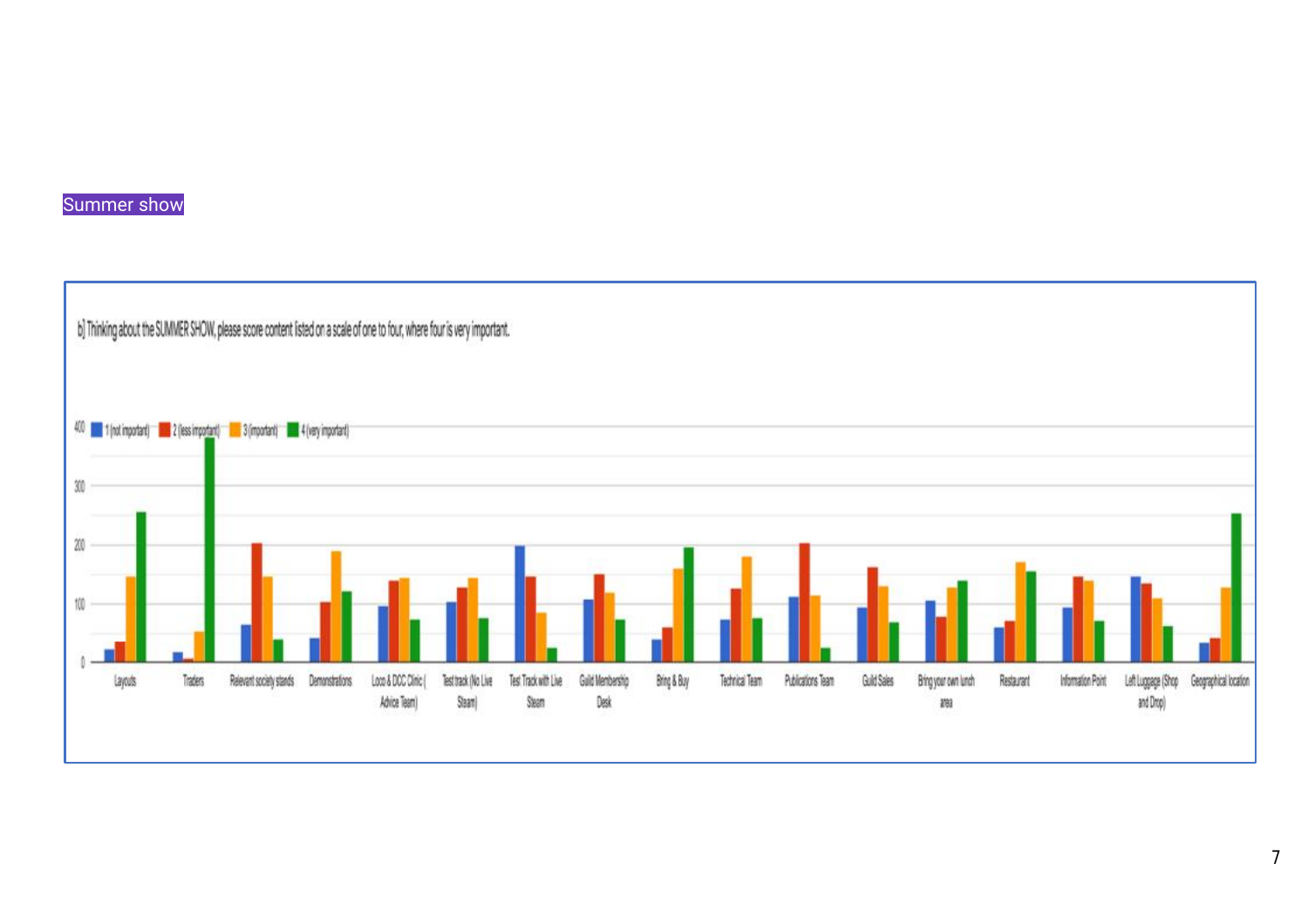Top six most important: traders; layouts; geographical location; bring & buy; restaurant; bring your own lunch area

# **Guildex**



Top six most important: traders; layouts; geographical location; bring & buy; restaurant; bring your own lunch area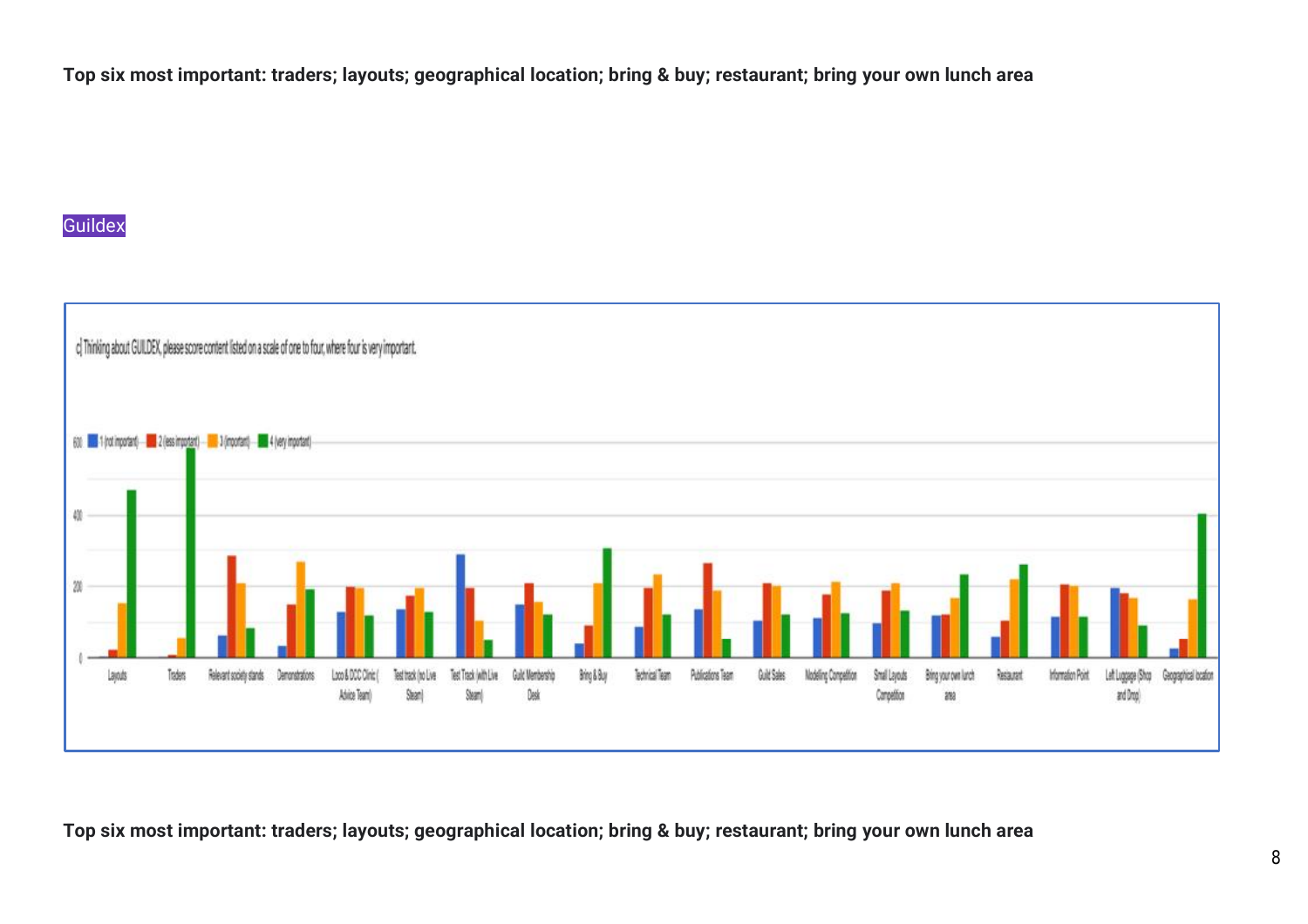**Please use this space for any comments about existing content at face-to-face events:** 

(200 responses)

# **Common themes:**

Similar themes arise as those stated in previous free text about why members do not attend shows – these include distance, health issues and only wanting to attend one or two shows a year

Guildex is definitely seen as the major showcase event, some schedule holiday in the area so that they can take in both days and visit local attractions, therefore information about accommodation and a lot of variety at the event is important. It should showcase all aspects of O gauge and should be two days

Public transport and shuttle buses from the railway station to each venue are important as is adequate parking

Several respondents talk about the enjoyment of meeting like-minded people, chatting and seeing friends

There are also several requests for ample seating scattered around the event for people to rest a while

There are several requests for more layouts at the spring and summer venues although it is noted that these are smaller venues and can become crowded

More varied demonstrations are mentioned and this has been taken on board. Also, more topical demonstration subjects

Inspirational layouts of a high standard, more workshops, seminars and demonstrations are noted but it is important for those demonstrating or providing technical support to be at their stations and not just talking to friends.

The loss of E & T is noted and there are several requests for a show nearer to Scotland and a show in the south. There are a fee requests to have the regional shows moving around the country

Better food and better prices for refreshments are noted.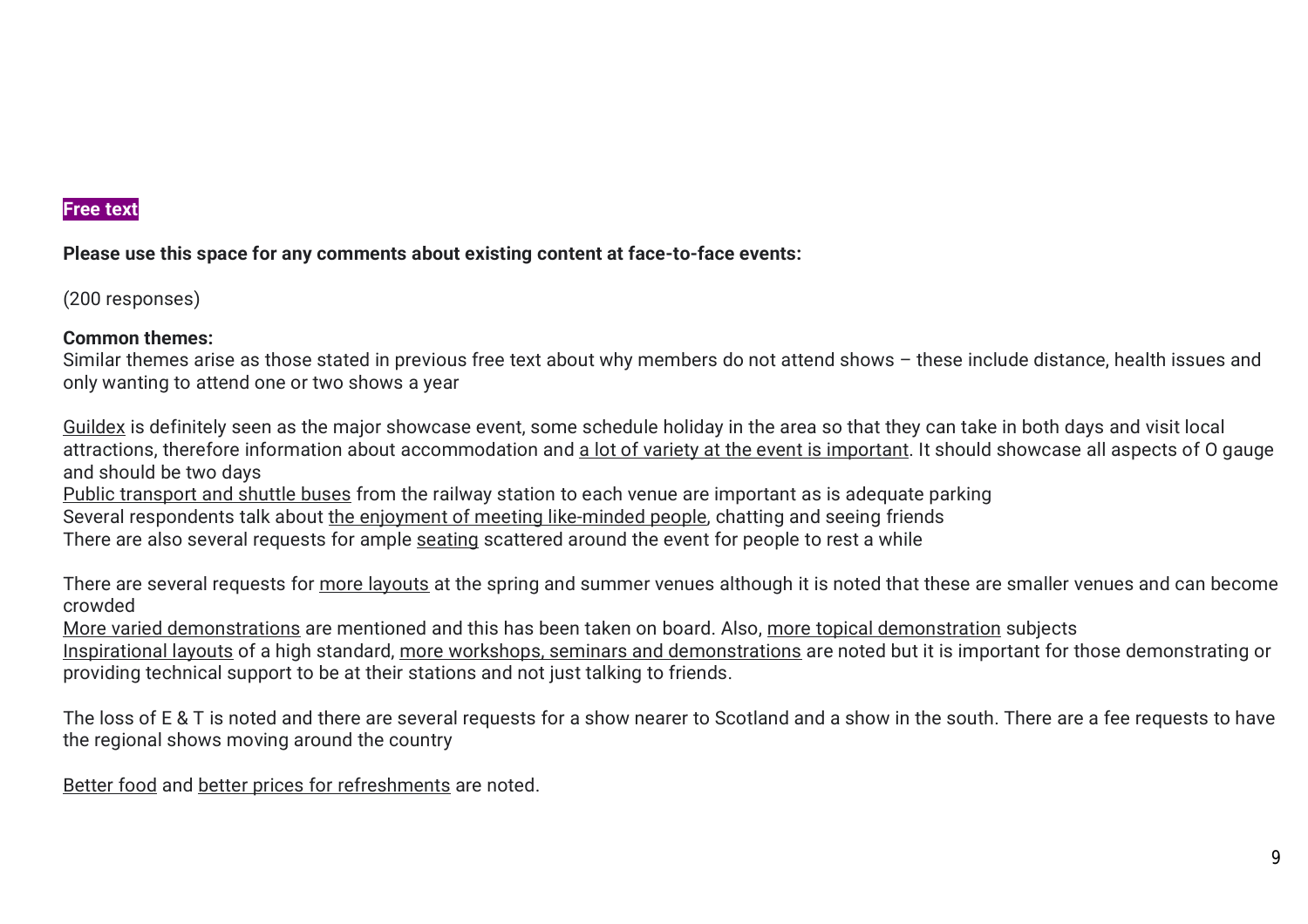Several respondents mention that they are very happy with the current content and some have specifically said they are looking forward to Stafford

#### Question Three: Face-to-Face Events - New Ideas

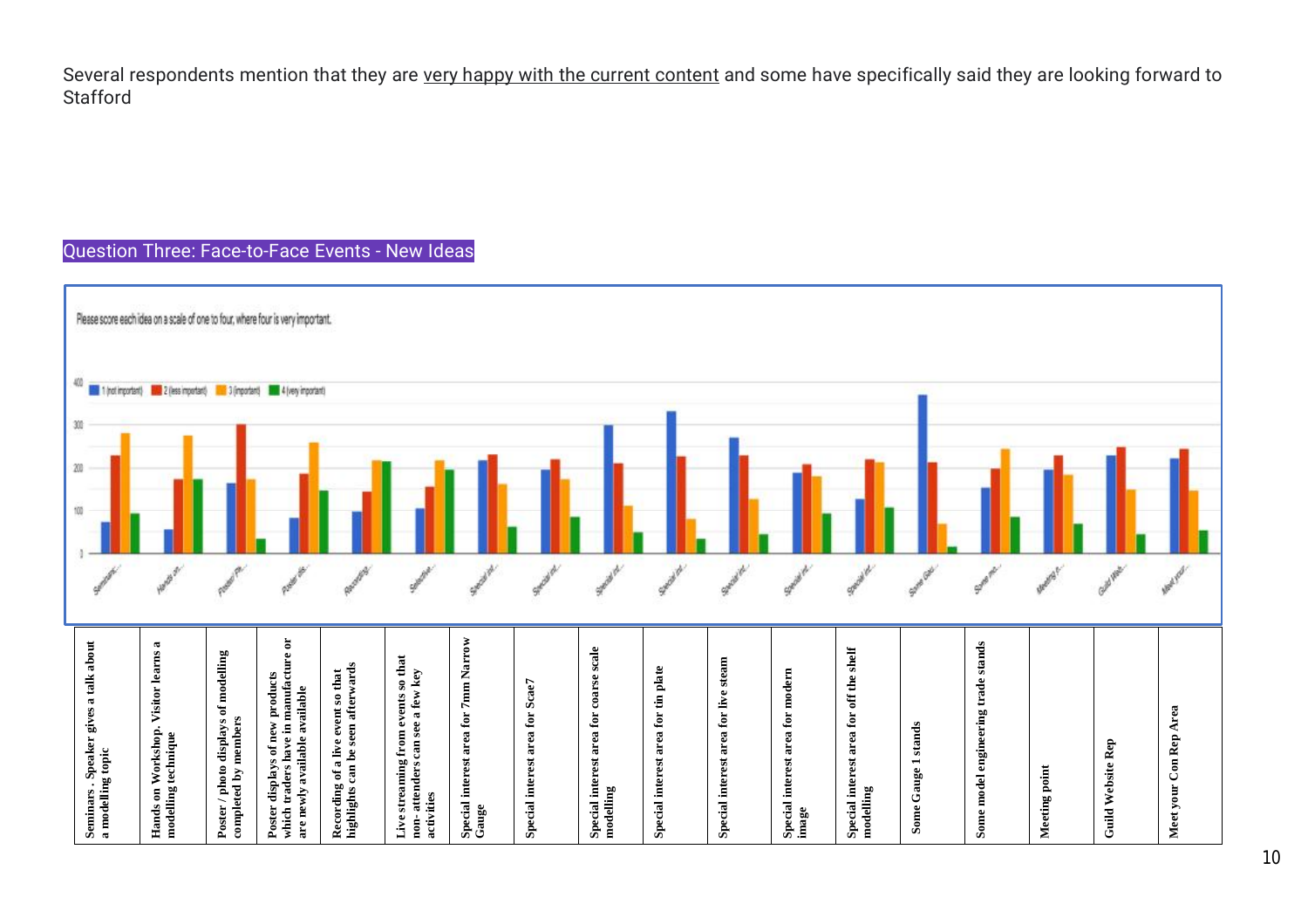Top four most important new ideas: recording aspects of the live events for a highlights video afterwards (217); selective live streaming of a few key aspects for those who cannot attend (197); hands on workshops for learning a modelling technique (175); a poster display of traders' new products (148)

Least important of the new ideas: some gauge 1 stands (371); tin plate area (332); coarse scale area (300); live steam area (272).

# **Free text**

Please share any comments about the ideas listed above and share any other ideas you have for inclusion at Guild Shows.

(165 responses)

# **Common Themes:**

The responses vary greatly…

## Special Interest Areas

It is good to have a mix for all, we need to be more inclusive. Narrow gauge may bring in the USA scene. A continental area would also be welcomed. Grouping special interest areas may make navigation easier. Other members said we cannot please everyone so do not get too fragmented. In some cases, the special interest areas are noted as good to have something for everyone but only without detriment to the 'core' O gauge activities. Some respondents go so far as to say We are the Gauge O Guild – why include anything else? Seminars & Workshops

# There are a lot of comments about the fact that having seminars and workshops would be excellent and they could be recorded and streamed later. Have a booking system for the live seminars and workshops. Face to face instruction is key. Perhaps run a workshop over the two days so attendees can achieve something with raw materials being supplied by a trader. Or, four x one-hour sessions, over the two days about building your own kit. Have basic sessions and workshop practices included like at model engineering shows. Cater for intermediate skills too. Ask members what they want. Whatever the project, it needs to be led by someone with proven ability and reasonable communication skills. Some say that they would not have time to visit seminars and workshops as well as see the traders and layouts

# **Other**

Whilst gauge 1 is not that popular, EM gauge is mentioned as a possible area for inclusion. Garden railway information would be welcomed by some and the introduction of model engineering supplies works well for scratch builders and machinery techniques such as wheel castings. "It might encourage people to have a go at building their own". Another idea is to have a place for scrap metal collection as revenue for a charity perhaps.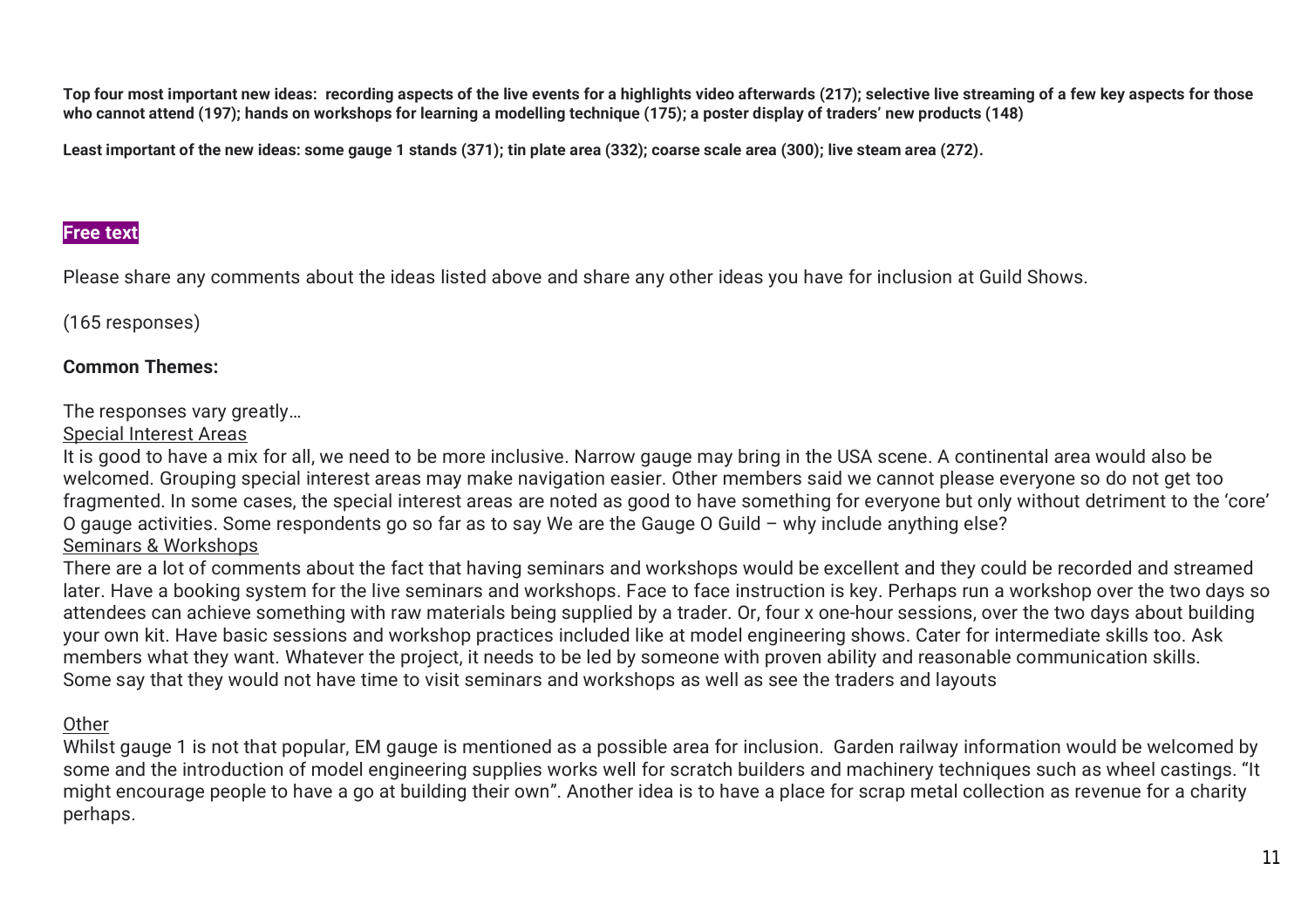Meet the Con Reps Area gets varied responses from – 'what is a con rep?" to also include the board members and president.

The location of venues - travel, proximity to road, rail and bus services and car parking gets mentioned again several times as does having more local shows.

Layouts, traders, meeting friends and bring and buy get a lot of support. A replacement for E & T is mentioned. More seating and wheelchair loan are suggested

#### Question Four: Virtual Shows



Most popular are layouts (pre-recorded); traders advertising; demonstrations by video and modelling techniques by video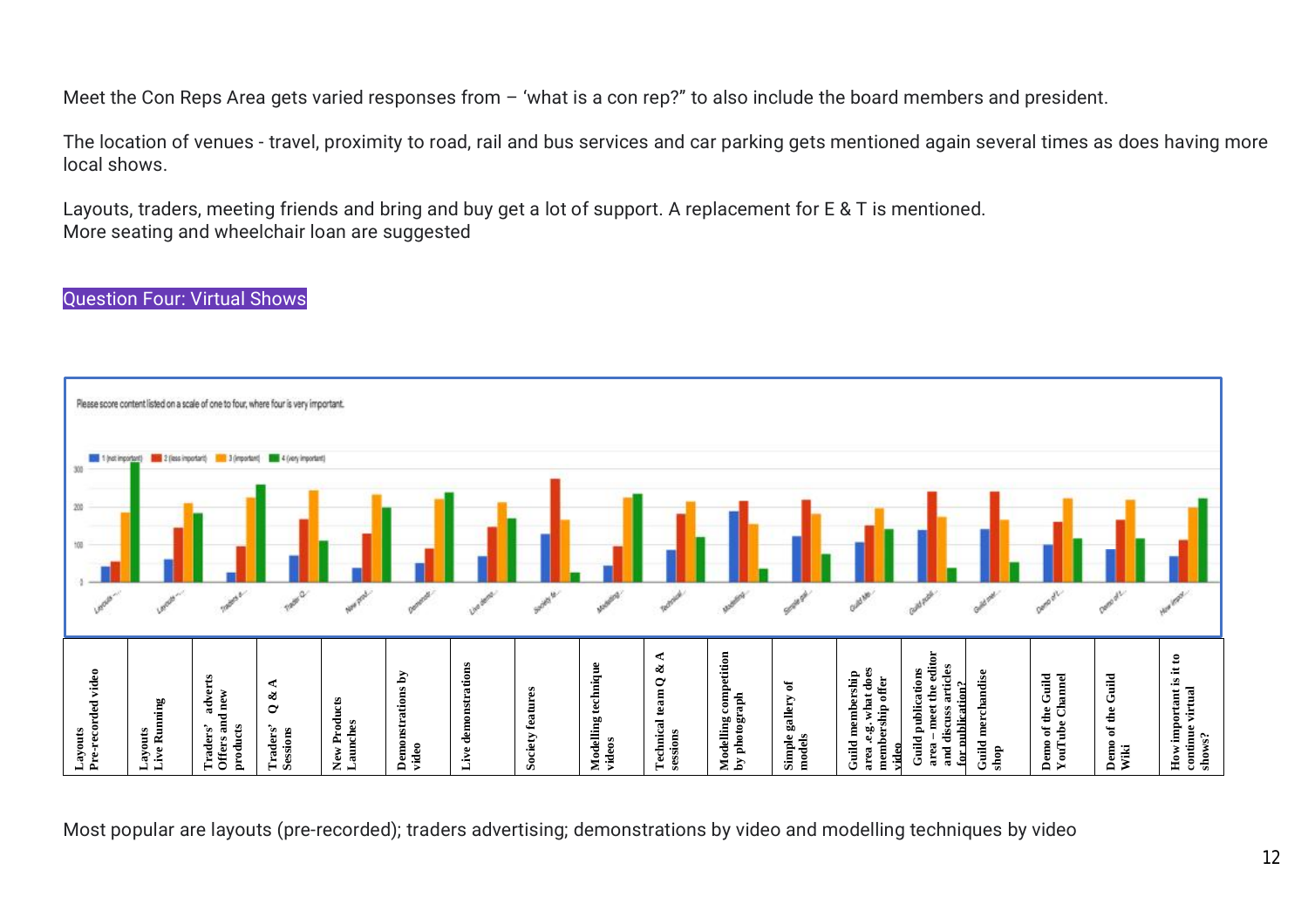Please share your comments about or ideas for future virtual shows.

(233 responses)

# **Common Themes:**

There are three common themes…

- 1. Many respondents do not do virtual shows, are not interested in them, do not have a computer, do not do Zoom or do not do IT
- 2. Many appreciate them and enjoy them but comment that they are no substitute for the real 'Face to Face shows'
- 3. Many who cannot attend face to face shows really appreciate that they now get much more from their Guild membership

The fact the show is 'open' for a month after the date it was live, is very much appreciated.

There are some specific suggestions to continue featuring members layouts especially those which cannot be brought to exhibitions. Video recording of running is preferred to live running due to technical issues that can occur when live and there is more opportunity to add various other photographs or scenes about the layout.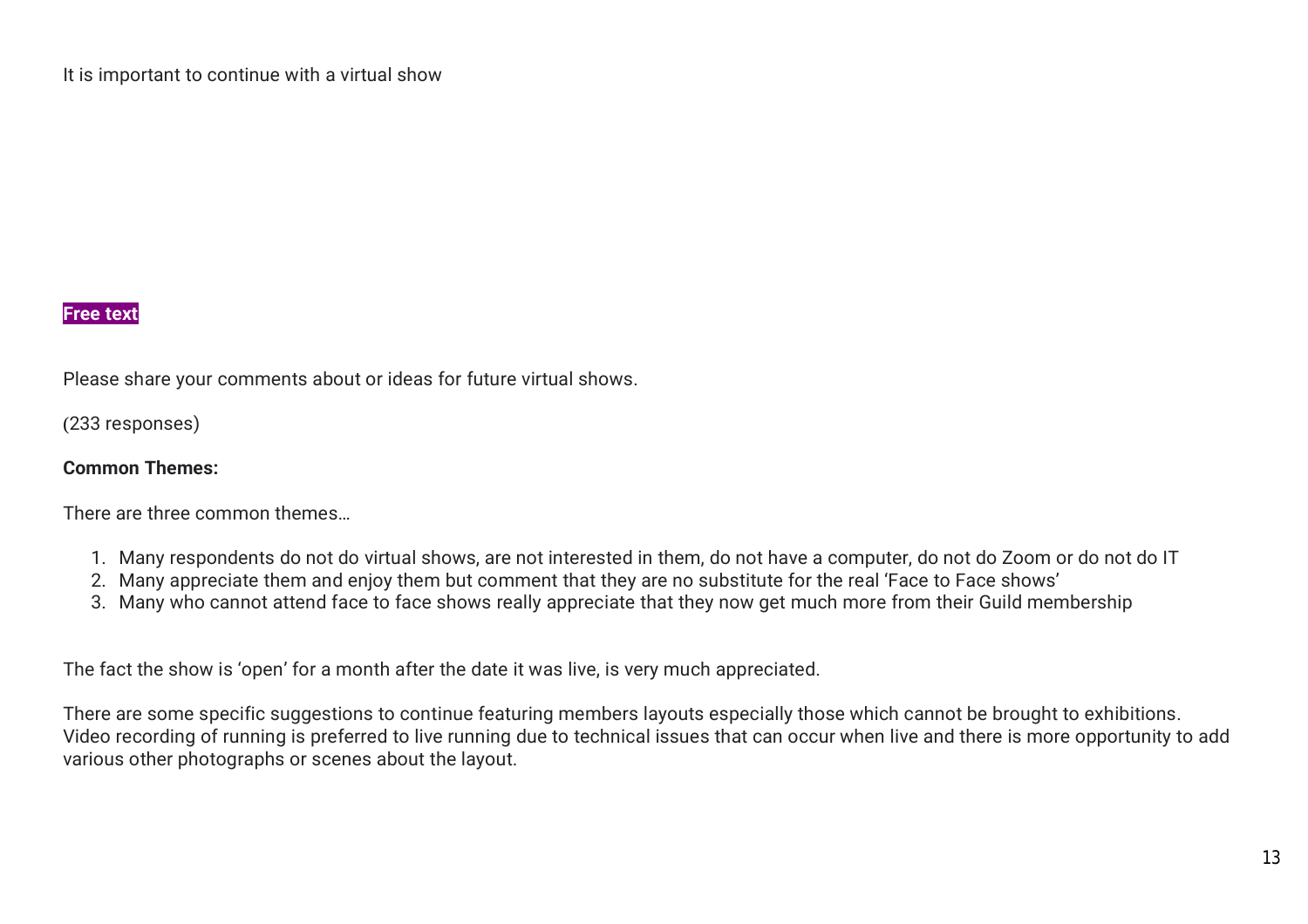Question Five: 'An Evening With' Zoom sessions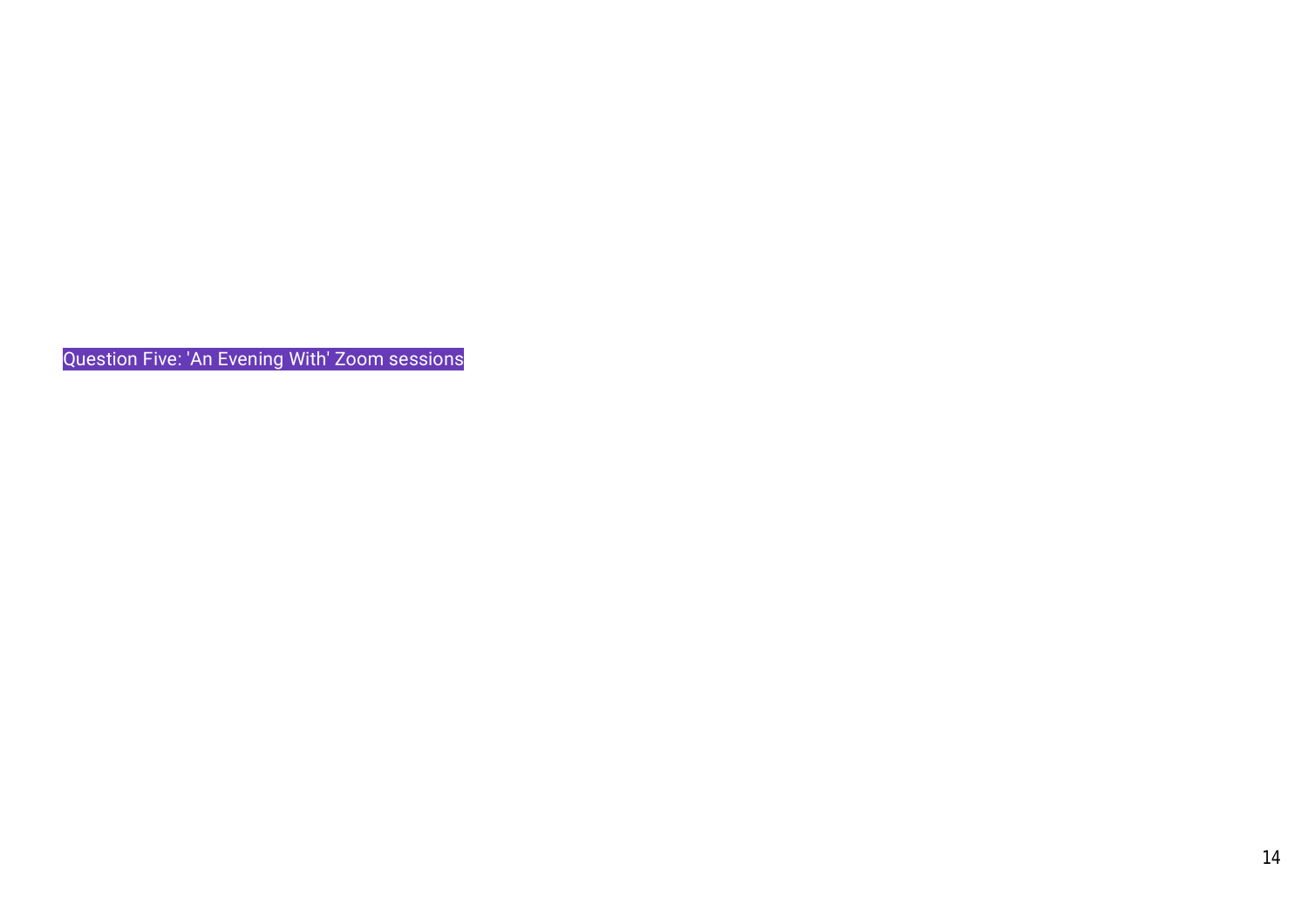

If you answered No to the above question – please tell us why you have chosen not to or, have been unable to join any of the Zoom sessions so far.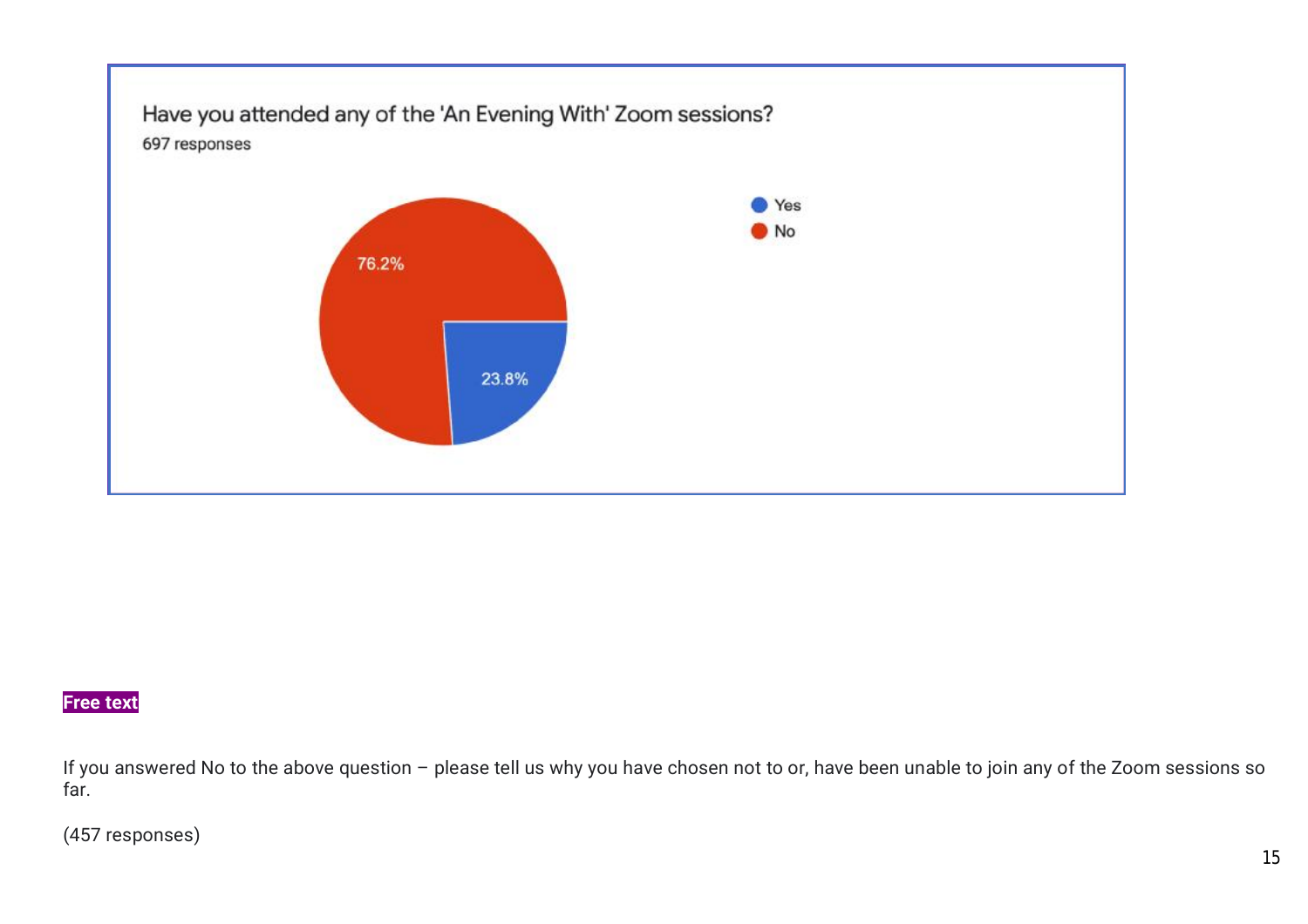# **Common Themes:**

Without doubt the key reasons for not attending the Evening With sessions are about:

Lack of technical / IT ability Lack of technical / IT equipment Not interested Zoom overload Not seeing them advertised Time difference (New Zealand) Physical / hearing impairment Forgetting to 'attend' Work or other commitments Timing not being suitable – some suggest An Afternoon With?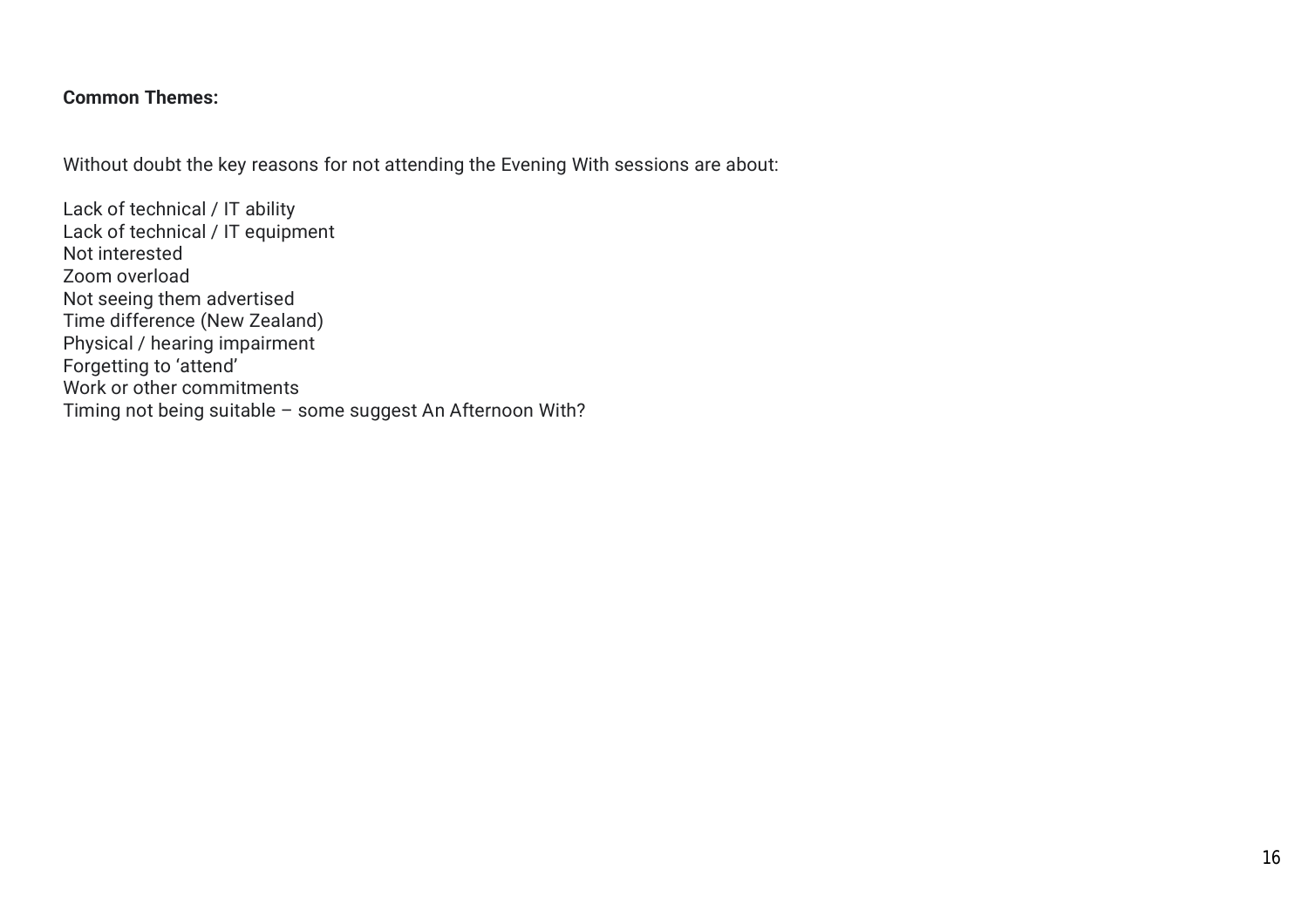

Please share any comments about or ideas for 'An evening with' sessions? '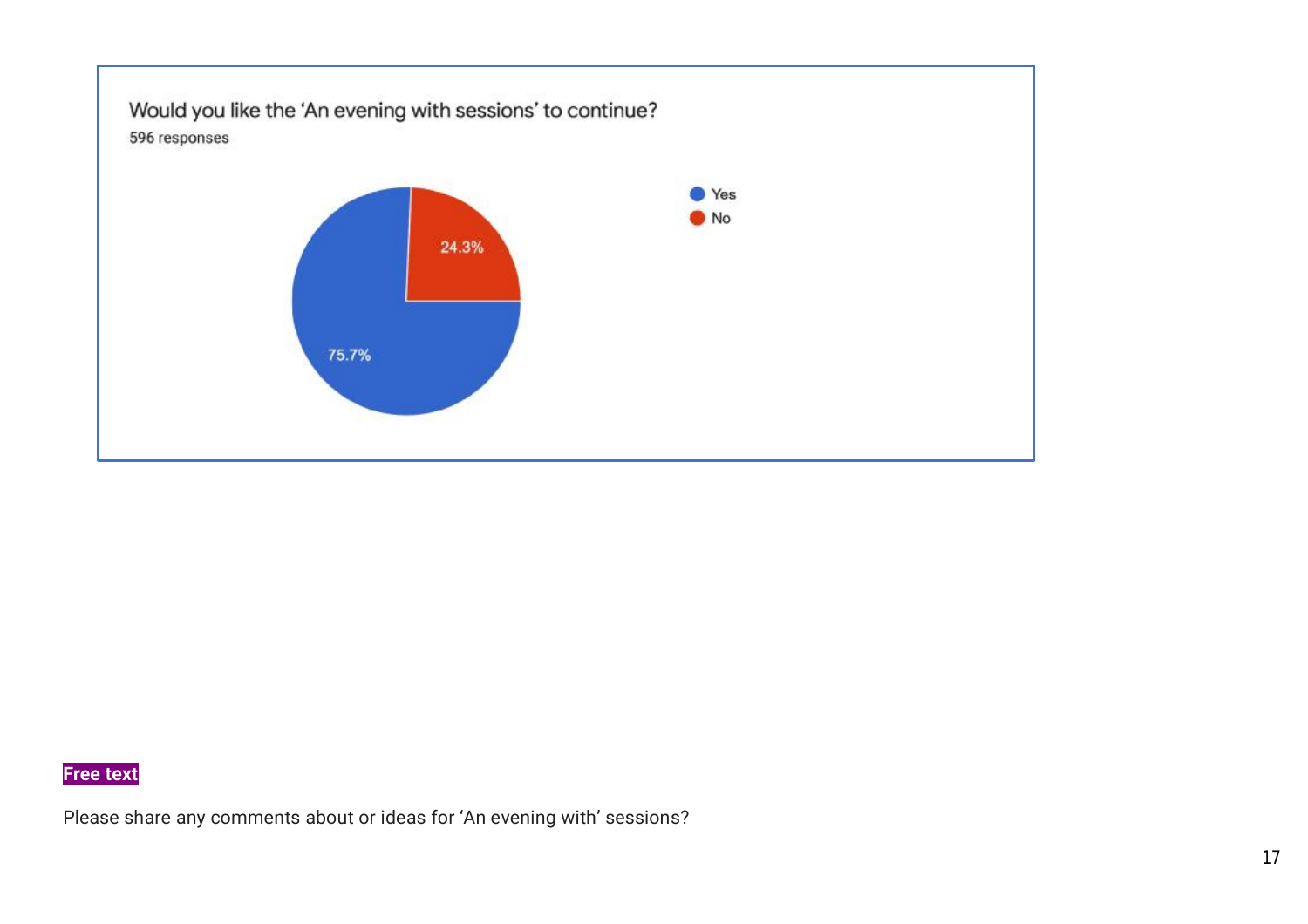(236 responses)

### **Common Themes:**

Many of those who do not attend recognise the benefits to those who enjoy the sessions and think they should continue. Some respondents talk about sessions they have enjoyed Benefits include – hearing personal perspectives, being able to ask questions and get advice

Ideas are varied: A guide to DCC DCC Problem solving clinic DCC decoder speed stabilisation Chip fitting Pre-grouping Coupling systems A series following a layout build Loco clinic evenings Workshop practice Scratch building Live steam Machine tools Scenery Planning a layout Track building Weathering Lining **Electronics** Converting wagons and coaches More manufacturers talking about the development of their products RTR manufacturers talking about the future

Question Six: A new audience for Guild events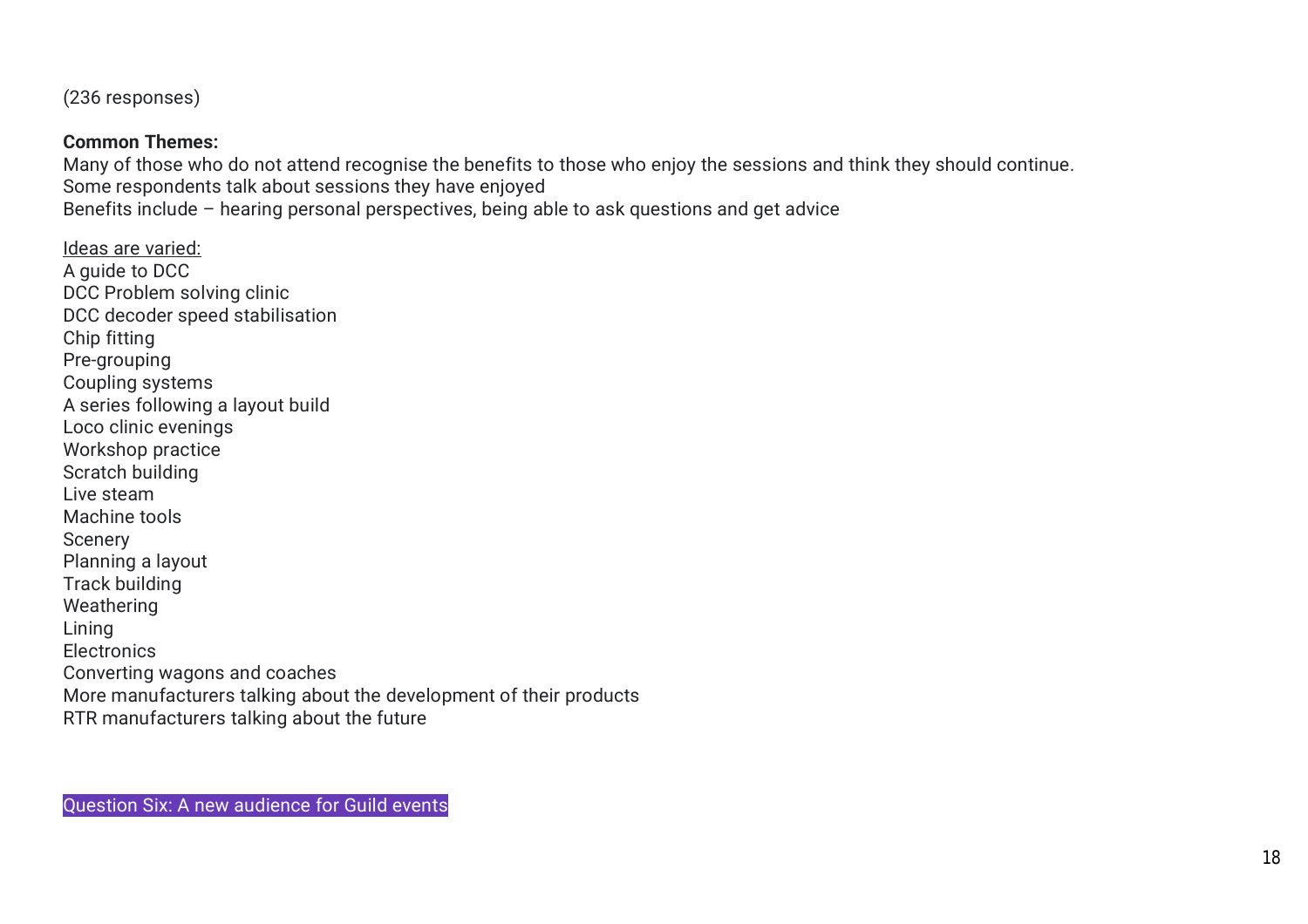**How would you suggest the Guild attracts new audiences to our events and who might they be?** 

(456 responses)

There are several ideas and opinions shared so I would absolutely recommend reading all the comments as it is very hard to collate them into themes without losing the detail of some ideas. (See pages  $54 - 69$  of the comments by questions document)

#### **Common Themes:**

Several respondents talk about the need for increasing Guild information in the national model railway press, on social media and the use of video material.

Showcasing small layouts, time-lapsed video footage of building O gauge layouts, showing the RTR stock available, changing the competition entry categories, busting the myths especially the perceived need to be an 'engineer'

More local and regional meetings, more live shows, more O gauge layouts at multigauge shows, Increasing the number of layouts at Kettering and Doncaster

Involving and welcoming younger members Modular projects / More present-day stock

Increased website engagement

Fewer rules. Show case 30 – 40 year old modellers of either sex and any background via national TV and newspaper advertising . More collaboration with other modelling societies / scale associations

Liaison with schools and colleges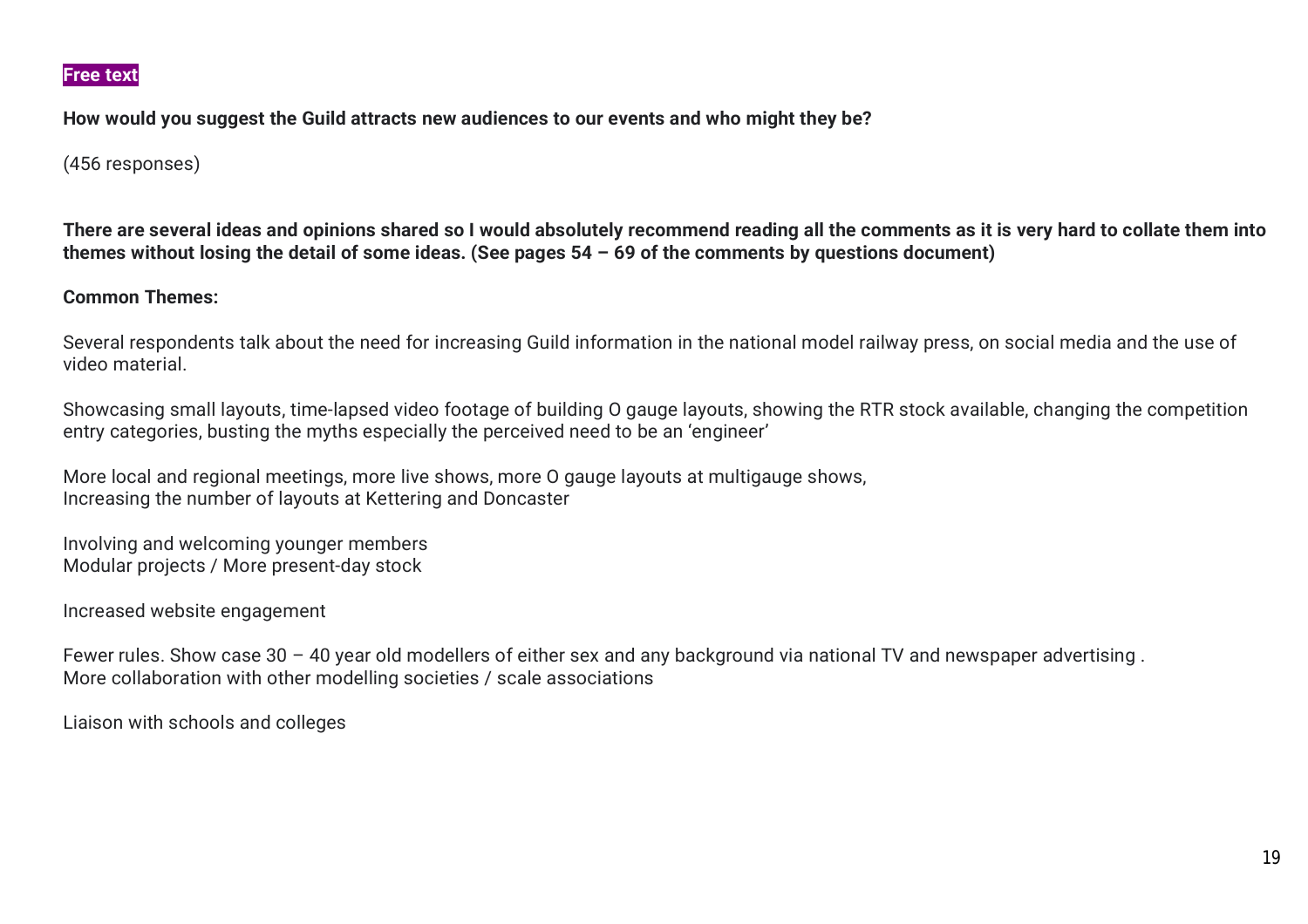#### Question Seven: General comments on Gauge O Guild events

#### **Free text**

Please share any other general comments about Gauge O Guild events?

(449 responses)

There are an overwhelming number of very positive comments provided by respondents and the current and previous events teams should be proud to receive such feedback

There is a desire for both live and virtual events to continue and without doubt, the desire for some more 'local' shows is evident. In terms of local shows this would involve supporting local clubs or O gauge groups to hold events like BOGG and NEWGOG. Another suggestion is changing the location of the one day shows but there is acknowledgement that it is almost impossible to find a location that suits everyone.

Again, there are some comments about the Guild in general which are well worth reading. Nice comments about the Gazette, the YouTube Channel, the Wiki and the Forum. **(see pages 70 – 85 of the comments by question document)**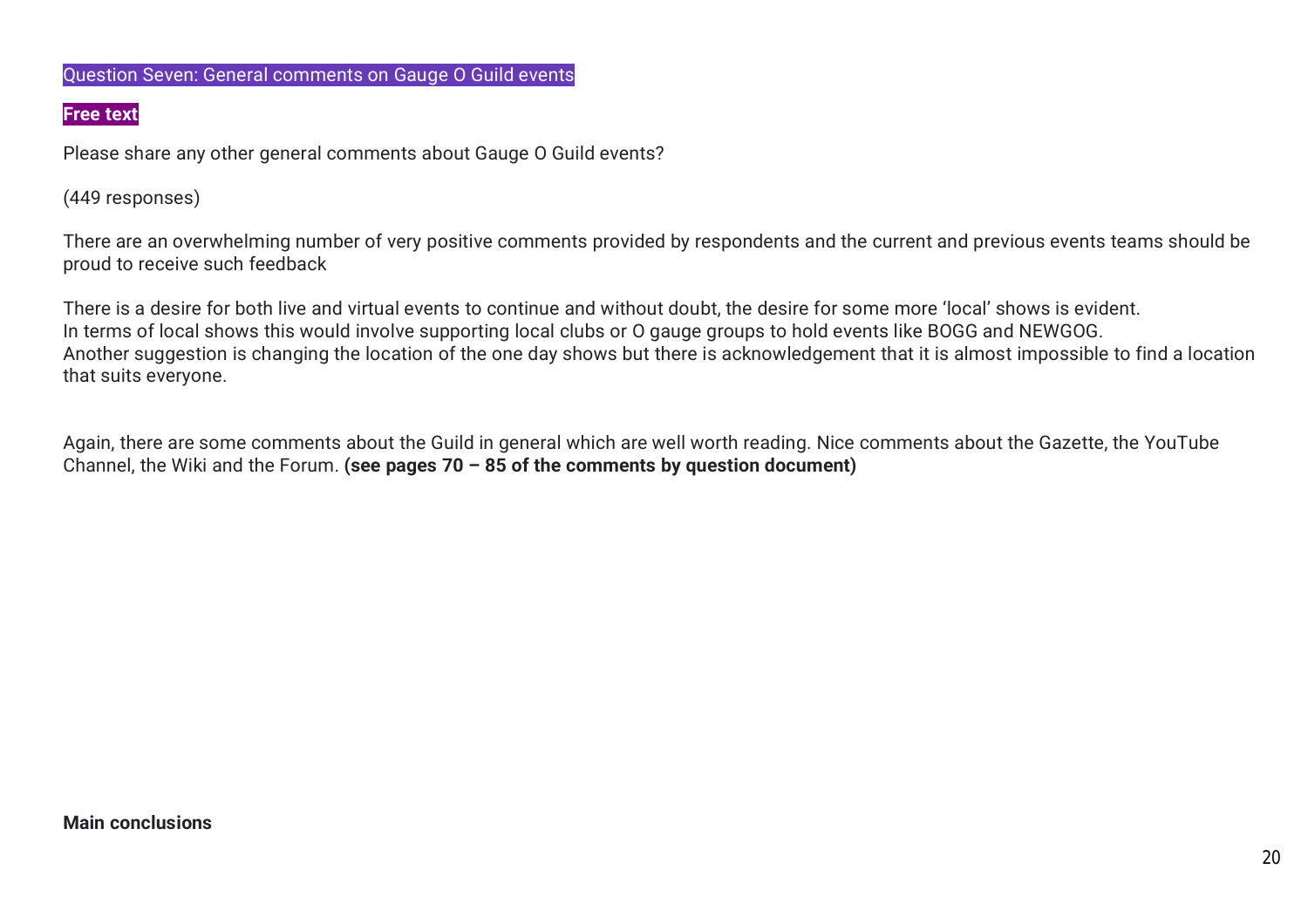Members really value live events and have appreciated the virtual events Both should continue

Having more layouts at the one-day shows would require additional space.

This is feasible at Kettering if, the first-floor facilities are used.

Additional space at The Dome in Doncaster is unlikely although Societies could be relocated into the atrium.

More layouts require more expenses and the additional space at the venues will increase hire charges.

Increased income from traders and visitors cannot be guaranteed.

One suggestion has been to subsidise events using a % of member subscriptions e.g. £1.00 per member but not all members attend events. It is therefore difficult to identify how we can increase the size of the one day shows.

Increasing the number of shows around the country is possible, IF, clubs or O gauge groups step forward to work with us.

It is not feasible nor financially sound to have a central team organising local shows

The South Tyneside O Gauge group have scheduled a Northern Show in October. They have not applied for any financial support as yet Discussions with Guildford O Gauge Group about collaborating on a Southern Show did not progress so we are starting discussions with some other members in the south.

However, traders report that they are doing fewer shows and picking those which are successful. We know that the ALSRM event in May 2022 has been cancelled and anecdotally, we hear that this is because they lacked trader support.

We are fortunate that our spring show in Kettering attracted a good number of traders and some new ones who replaced those who have withdrawn. We cannot be sure that traders will support more local shows even if the Guild are involved in their organisation. However, we do know that traders definitely want an event in the south and at the moment the resumption of the Guildford O Gauge Group Trade Show does not seem to be progressing.

We also need to make sure that the events, we are involved with, are spread evenly across the year

January - Bristol O Gauge Group are hopeful that they may have found a venue for January 2023 (It may be a one-day show)

March – Our Spring Show in Kettering

April – The Newport O Gauge Group Show

June – Our Summer show in Doncaster

September – Our Guildex Convention in Stafford

October – The new Northern O Gauge Show

November – Our Virtual show

December – A new southern show??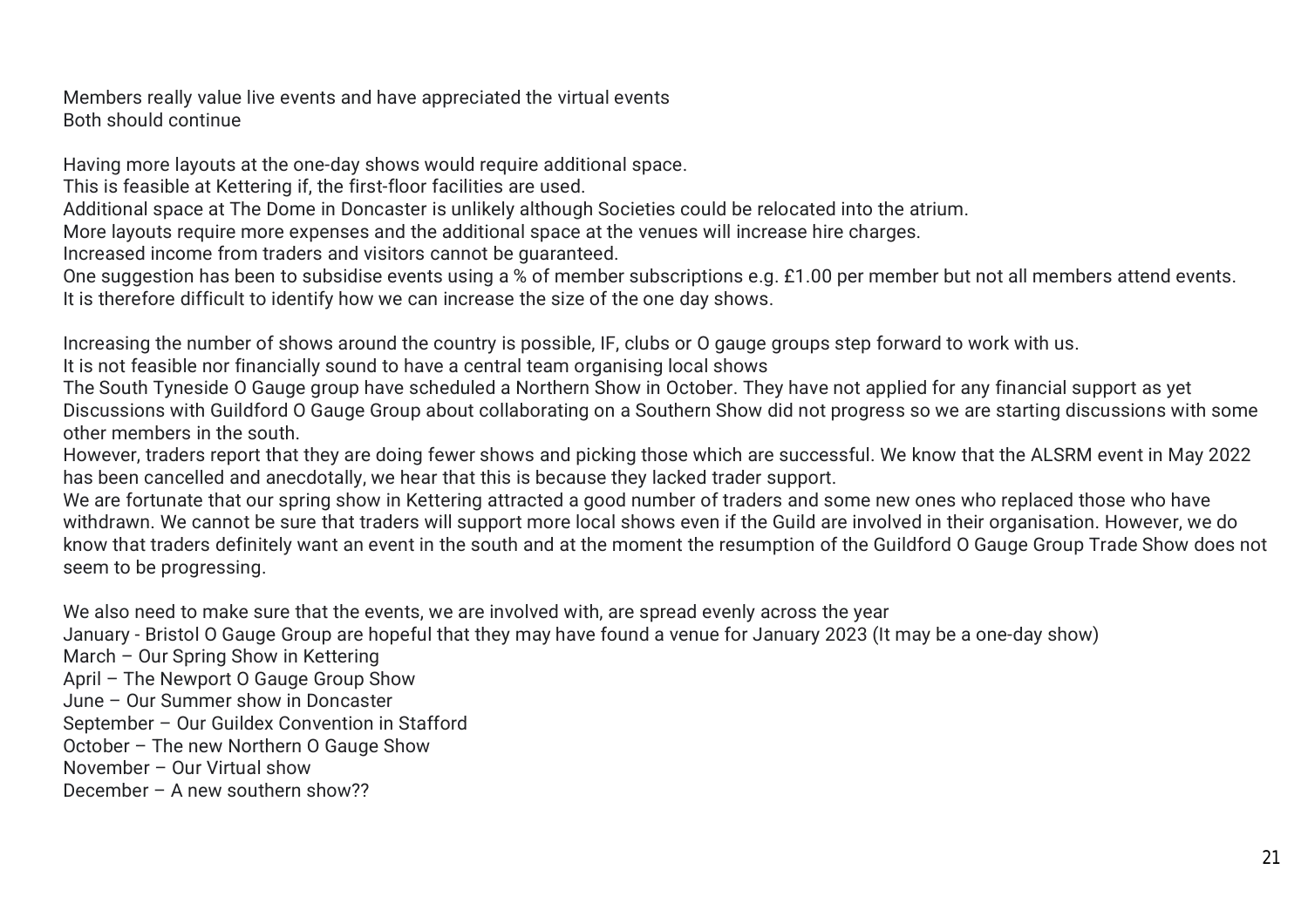The continued success of face to face shows does require a good mix of layouts and demonstrators.

All suggestions for layouts are welcome. The Con Reps visit local clubs and shows so please let the events team know if you see a good layout or ask the owner to send us details. We should also all encourage members to register their layouts with Tony Kell so they appear on the layout register.

The events team are making a conscious effort to change the demonstrators from show to show and year on year but this requires recommendations from the membership and from other committees.

We have promoted the support which can be gained from the Technical Committee representatives and the Loco and DCC Advice Centre at face to face shows and this seems to have been taken up at Kettering 2022. We are also discussing locating these two teams and the demonstrators, together, in a walk-in horseshoe style area called 'Here to help you' at Guildex.

Seminars and workshops will be included at Guildex 2022 but again suggestions and volunteers are required Special interest area will also be available to see what the uptake is like.

We have also discussed, in the past, whether Publications, Membership, Overseas and IT could be located together on one stand and cover for each other. Working together to show members and non-members what they offer would appear more united rather than having separate stands? Bring and Buy and Guild Sales are very popular and are stand-alone attractions. The new merchandise offered by the shop at shows and on line has proved very beneficial.

The Events Team is grateful for the additional support of other committees during set up and breakdown; this made a big difference at Kettering. Thank you.

The success of virtual shows and the 'Evening With' seminars, like face to face events, require good layouts and demonstrators. The virtual events have certainly have facilitated an increase in member engagement, both as video providers and audience members. The virtual events team has also brought together representatives from events, technical, membership, publications, IT and management. This rich mix of skills and knowledge has proved extremely successful and is much appreciated and I also want to acknowledge the huge support provided by Artytpe with administration and creative design work.

Finally, we also need to value the trader input at shows - both face-to-face and virtual.

If we do not have traders, we do not have enough income for the shows to survive and the visitors will not come if they do not have products to see, feel and buy.

Feedback from the first face to face show, post Covid, will be ready for the March events and management meetings and it is therefore timely to consider 'what went well', 'what can be even better' and how successful or otherwise the show was financially.